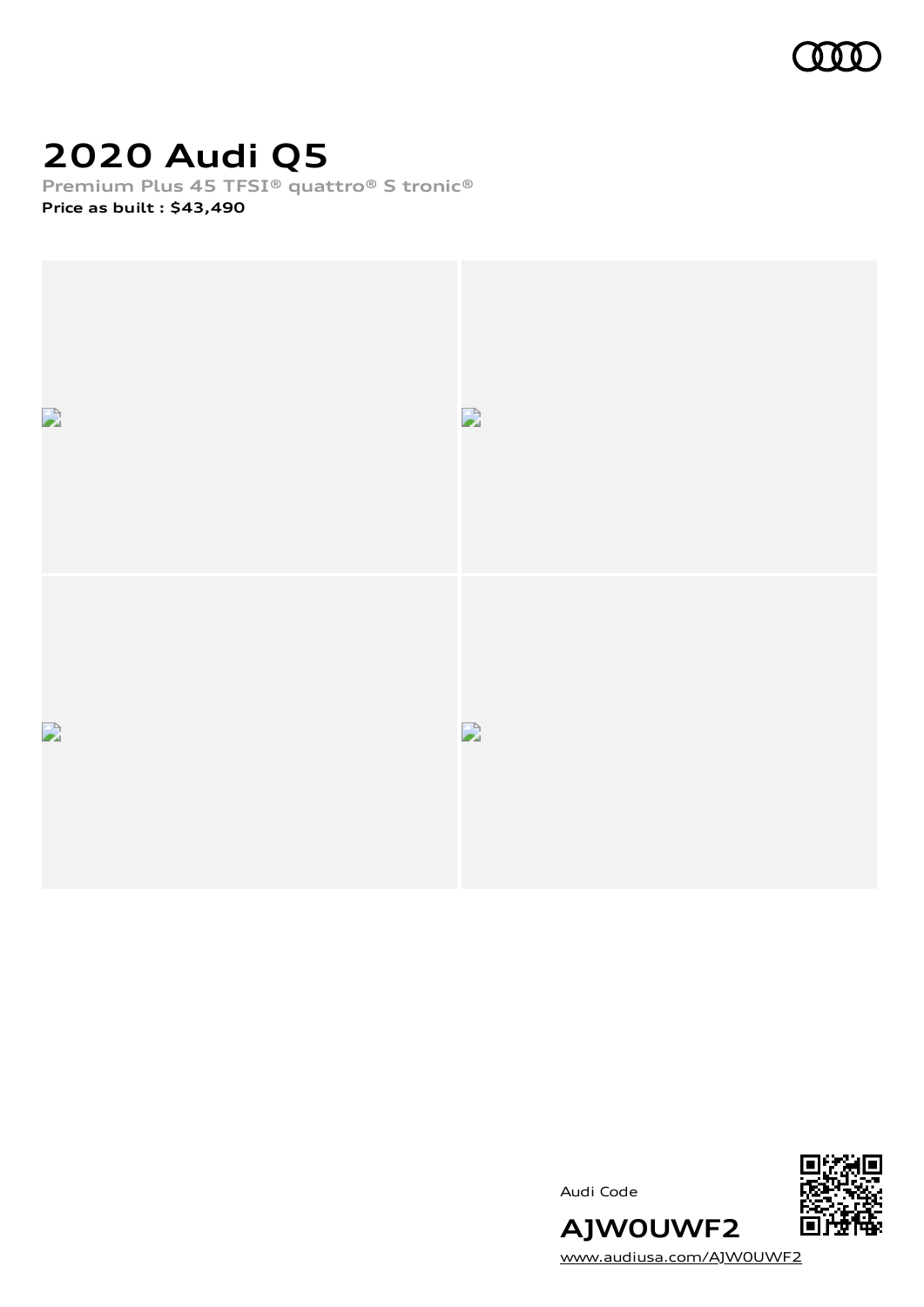#### **Audi 2020 Audi Q5** Premium Plus 45 TFSI® quattro® S tronic®

**Price as buil[t](#page-8-0)** \$43,490

#### **Exterior colour**

Brilliant Black

#### D

#### **Further Information**

| Warranty        | N٥           |
|-----------------|--------------|
| Mileage         | 23,793 miles |
| Type of vehicle | Used car     |

#### **Interior colour**

| Seats     | Black |
|-----------|-------|
| Dashboard | Black |
| Carpet    | Black |
| Headliner | Gray  |

#### **Audi Code** AJW0UWF2

**Your configuration on www.audiusa.com** [www.audiusa.com/AJW0UWF2](https://www.audiusa.com/AJW0UWF2)

#### **Commission number** 73e5e0f80a0e09b12794

#### **Technical Specifications**

Engine type 2.0-liter four-cylinder Displacement/Bore and 1,984/82.5 x 92.8 cc/mm stroke Torque 273 lb-ft@rpm Top track speed 130 mph mph Acceleration (0 - 60 mph) 5.9 seconds seconds Recommended fuel Premium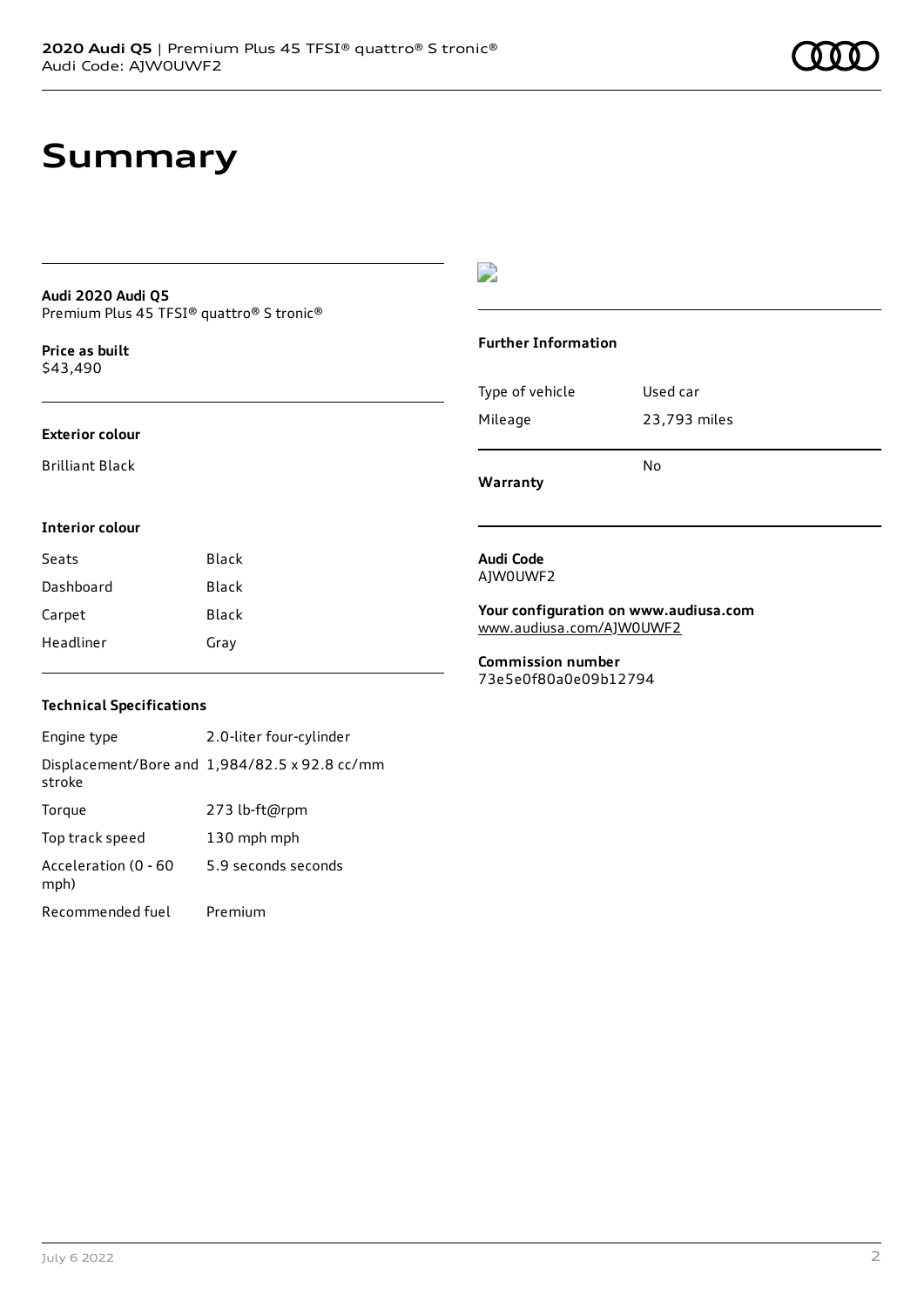

# **Standard features**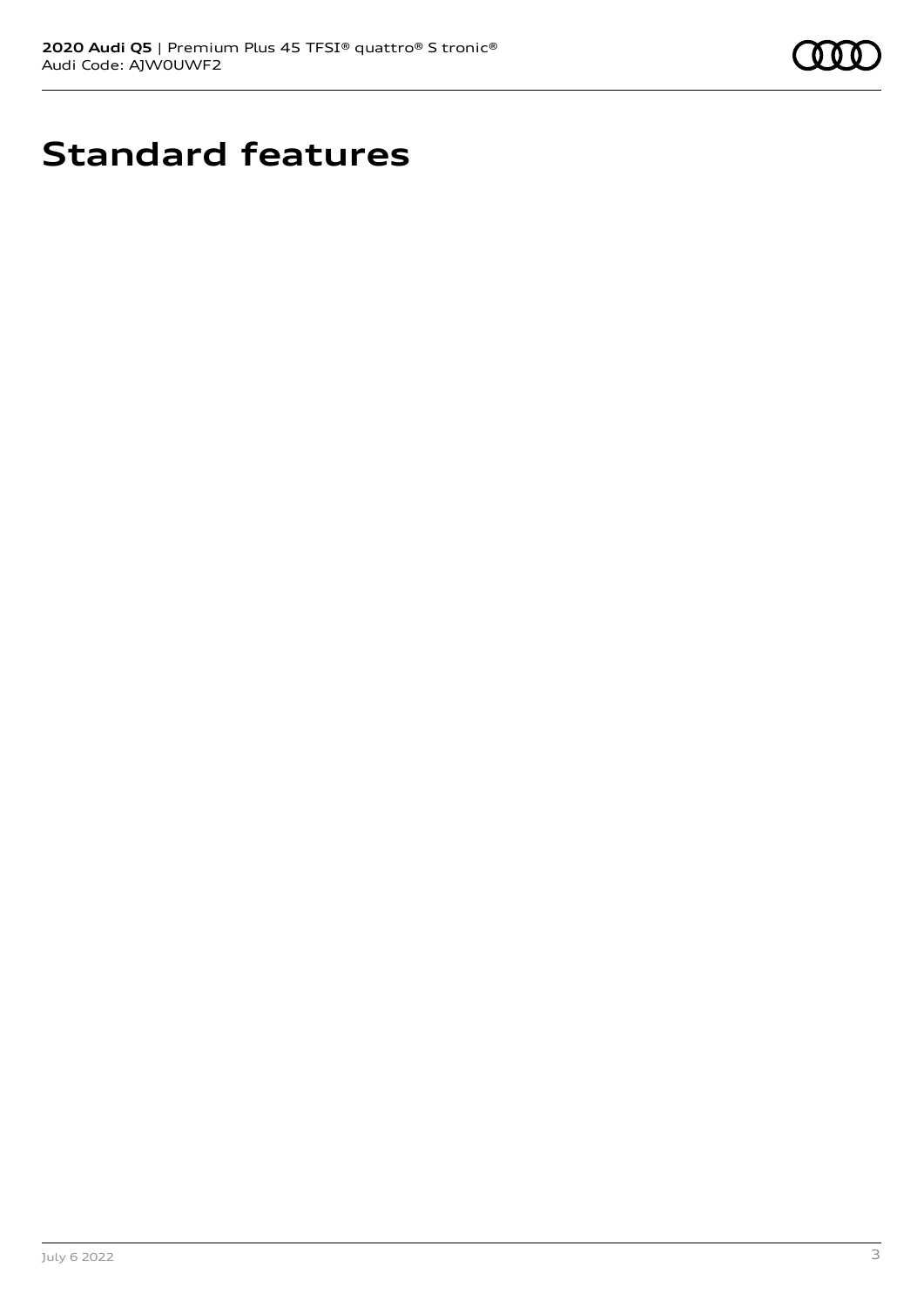# **Dealer remarks**

Purchase with Confidence and SAVE MONEY because this Extremely Clean 2020 Audi Q5 is a ONE OWNER with a CLEAN CARFAX and has the Balance of the 4 year/50,000 mile Audi Factory Warranty. This Audi Q5 was ordered with the MOST POPULAR Premium Plus, Warm Weather and Black Optic packages, has the Audi Side Assist, Low Speed Collision Assist, Navigation, Audi Smartphone Interface, the Large Panoramic Sunroof with a Power Sunshade, Rearview Camera with Park Assist, Cooled & Heated seats and the STUNNING 20" 5-Spoke AudiSport wheels. This 2020 Audi Q5 has a NHTSA 5-Star Safety Rating ... and is Ready to Enjoy!!!

ConsumerReports.org says... "When the current Q5 first went on sale, its subtle redesign barely hinted at the many improvements made compared with its previous generation. With the redesign comes a better ride, along with more space and power, yet fuel economy has also improved."

Kelley Blue Book says... "In the hotly contested compact-luxury-SUV market, the 2020 Audi Q5 stands out with its handsome styling, sophisticated interior and impressive performance. Up against a host of less expensive rivals, the Q5 impresses with its efficient yet powerful 2.0-liter turbocharged engine and standard quattro all-wheel drive."

CarandDriver.com says... "The turbo four provides plenty of punch to scoot the Q5 around town or blast down a highway on-ramp, and it is smooth, quiet, and mellifluous. ts cabin boasts impeccable build quality and upscale features."

Edmunds.com says..." The newest version, introduced in 2018, has continued the Q5's upward trajectory and remains one of our favorites in a competitive segment. We like the compact dimensions of the Q5 and the ease with which passengers can get in and out of it, even in tight parking spots. And with its quality materials and clean design, the interior continues to impress us as well. Other advantages include advanced but easy-to-use technology features and smooth road manners."

Brilliant Black with Black Leather interior, Automatic with the Optional Paddle Shift feature, 2.0L 4-Cylinder engine with 252 Horsepower for Great Power and Performance and Quattro All Wheel Drive for Superior Traction on Wet and Dry Surfaces...so this Audi Q5 is Fun to Drive and VERY SAFE Too!!!

Also, Enjoy the Comfort, Convenience, Styling and Technology with the Titanium Black Exterior Package, Power Tailgate, Audi Virtual Cockpit, Wireless Phone Charger, Audi Drive Select for Personalized driving settings, Audi Internet Connect, Audi Advanced Key, LED lights, Elegant interior Wood trim, Rear Tinted Privacy Glass, Satellite radio, Bluetooth...this is an AMAZING Audi Q5!!!

At Audi Cary, we performed a detailed pre-owned inspection on this vehicle. Our detailed process is designed to ensure that all of our pre-owned offerings meet a high level of cosmetic appearance and mechanical operation that our clients deserve.

Due to our aggressive pricing, please call (919) 460-3800 to check on the availability of this vehicle. Purchase from a dealer that has been selling New and Pre-owned cars in North Carolina since 1969. Call (919) 460-3800 or stop by Audi Cary Today!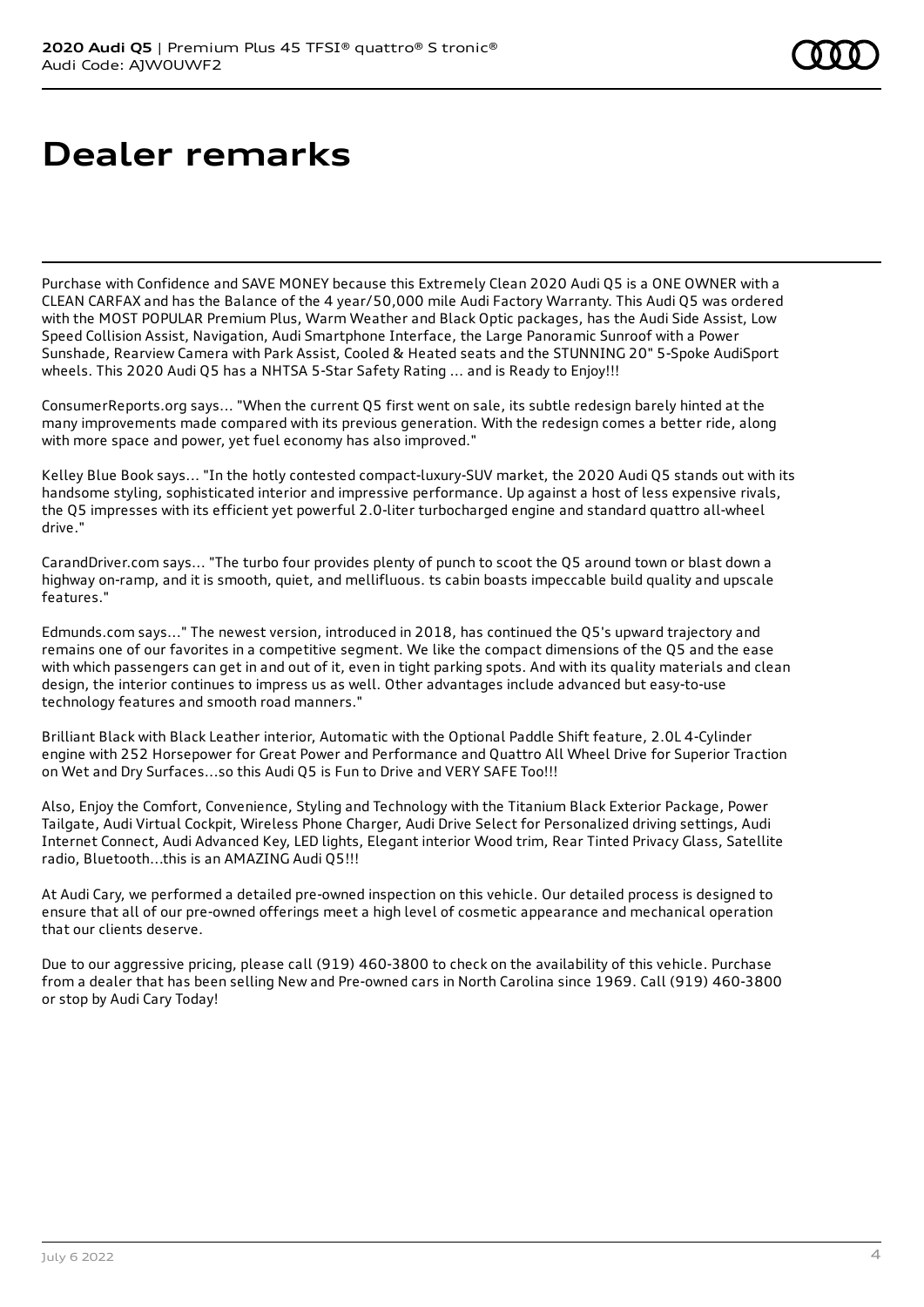# **Technical Specifications**

technology Transmission Seven-speed S tronic® dual-clutch

automatic transmission

### **Engineering | Performance**

| Engine type                                 | 2.0-liter four-cylinder                                      | Steering type                              | Electromechanical power steering                                     |
|---------------------------------------------|--------------------------------------------------------------|--------------------------------------------|----------------------------------------------------------------------|
| Power Level                                 | 45                                                           |                                            | system                                                               |
| Displacement                                | 2.0 l                                                        | Turning diameter, curb- 38.4 ft<br>to-curb |                                                                      |
| Max. output ps/hp                           | 248 @ rpm                                                    | Steering ratio                             | 15.8:1                                                               |
| Towing capacity                             | 4,400-lb lb                                                  |                                            |                                                                      |
| Torque                                      | 273 lb-ft@rpm                                                | Suspension                                 |                                                                      |
| Valvetrain                                  | 16-valve DOHC with Audi valvelift<br>system                  | Front axle                                 | Five-link front suspension                                           |
| Acceleration (0 - 60<br>mph)                | 5.9 seconds seconds                                          | Rear axle                                  | Five-link rear suspension                                            |
| Engine block                                | Cast-iron                                                    |                                            |                                                                      |
| Induction/fuel injection Turbocharged/TFSI® |                                                              | <b>Brakes</b>                              |                                                                      |
| Cylinder head                               | Aluminum-alloy                                               | Front brakes                               | 13.3 (ventilated disc) in                                            |
| stroke                                      | Displacement/Bore and 1,984/82.5 x 92.8 cc/mm                | Rear brakes                                | 13.0 (ventilated disc) in                                            |
| Top track speed                             | 130 mph mph                                                  | <b>Body</b>                                |                                                                      |
| <b>Electrical system</b>                    |                                                              | Material                                   | Multi-material body construction<br>(steel and aluminum composition) |
| Alternator                                  | 110-150 A                                                    |                                            |                                                                      |
| Battery                                     | 420 A/75 Ah                                                  | <b>Warranty   Maintenance</b>              |                                                                      |
| <b>Transmission   Drivetrain</b>            |                                                              | Warranty                                   | 4-year/50,000-mile Audi New<br>Vehicle Limited Warranty              |
| Drivetrain type                             | quattro <sup>®</sup> all-wheel drive with ultra <sup>®</sup> |                                            |                                                                      |

**Steering**



### **(1/2)**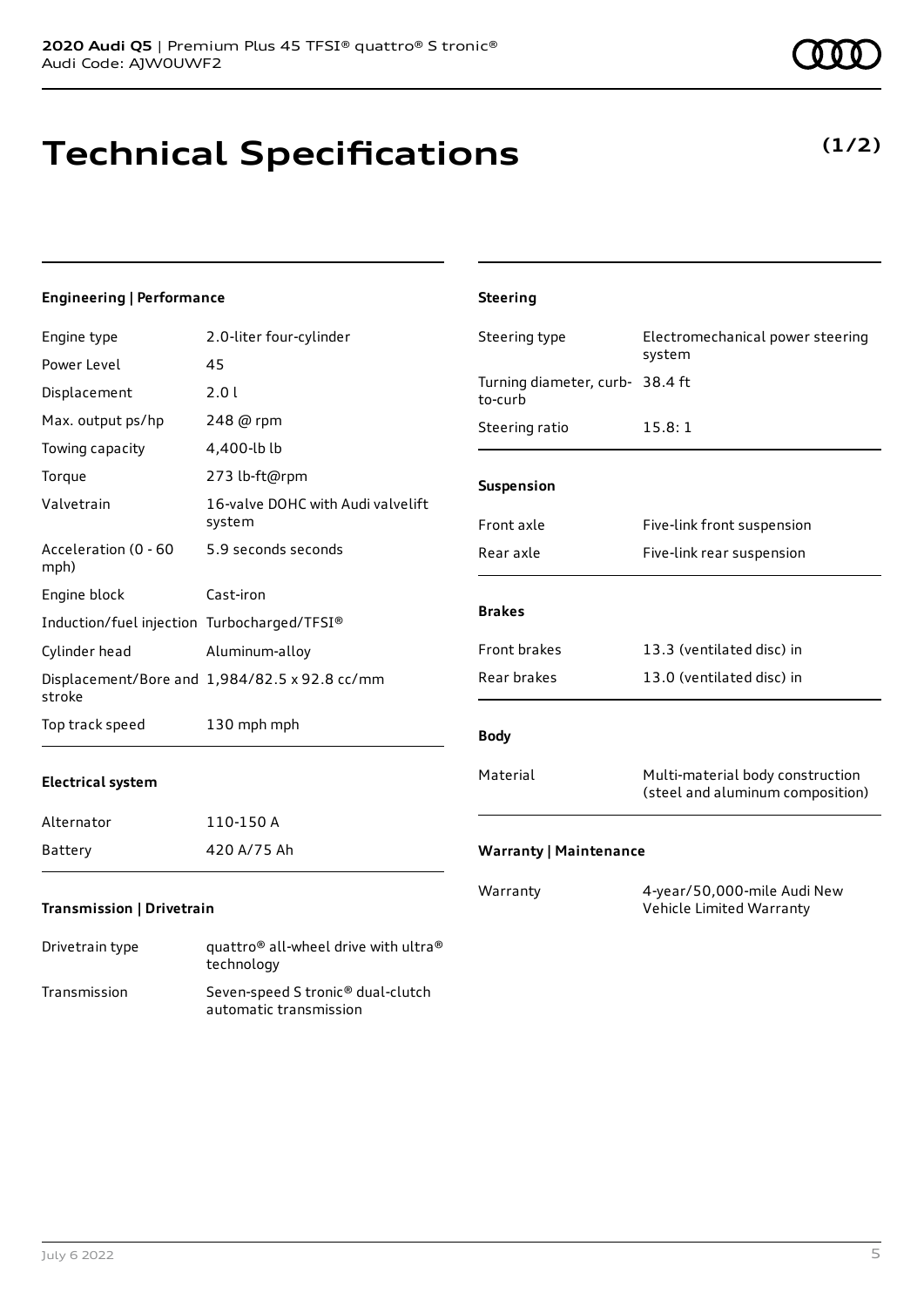# **Technical Specifications**

### **Exterior Measurements**

| Height                           | 65.3 in  |
|----------------------------------|----------|
| Overall width without<br>mirrors | 74.5 in  |
| Length                           | 183.6 in |
| Wheelbase                        | 111.0 in |
| Drag coefficient                 | 0.32 Cw  |
| Overall width with<br>mirrors    | 84.3 in  |
| Track rear                       | 63.3 in  |
| Track front                      | 63.6 in  |
| Curb weight                      | 4045 lb  |
| Ground clearance,<br>loaded      | $8.2$ in |

### **Interior measurements**

| Seating capacity                          | 5                      |
|-------------------------------------------|------------------------|
| Shoulder room, rear                       | 56.5 in                |
| Head room with front<br>sunroof           | 40.2 in                |
| Leg room, rear                            | 37.8 in                |
| Shoulder room, front                      | 57.7 in                |
| Head room with rear<br>sunroof            | 37.7 in                |
| Head room, rear                           | 39.3 in                |
| Leg room, front                           | 41.0 in                |
| Head room, front                          | 41.7 in                |
| Cargo volume, rear<br>seatbacks up/folded | 25.1/53.1 cu ft, cu ft |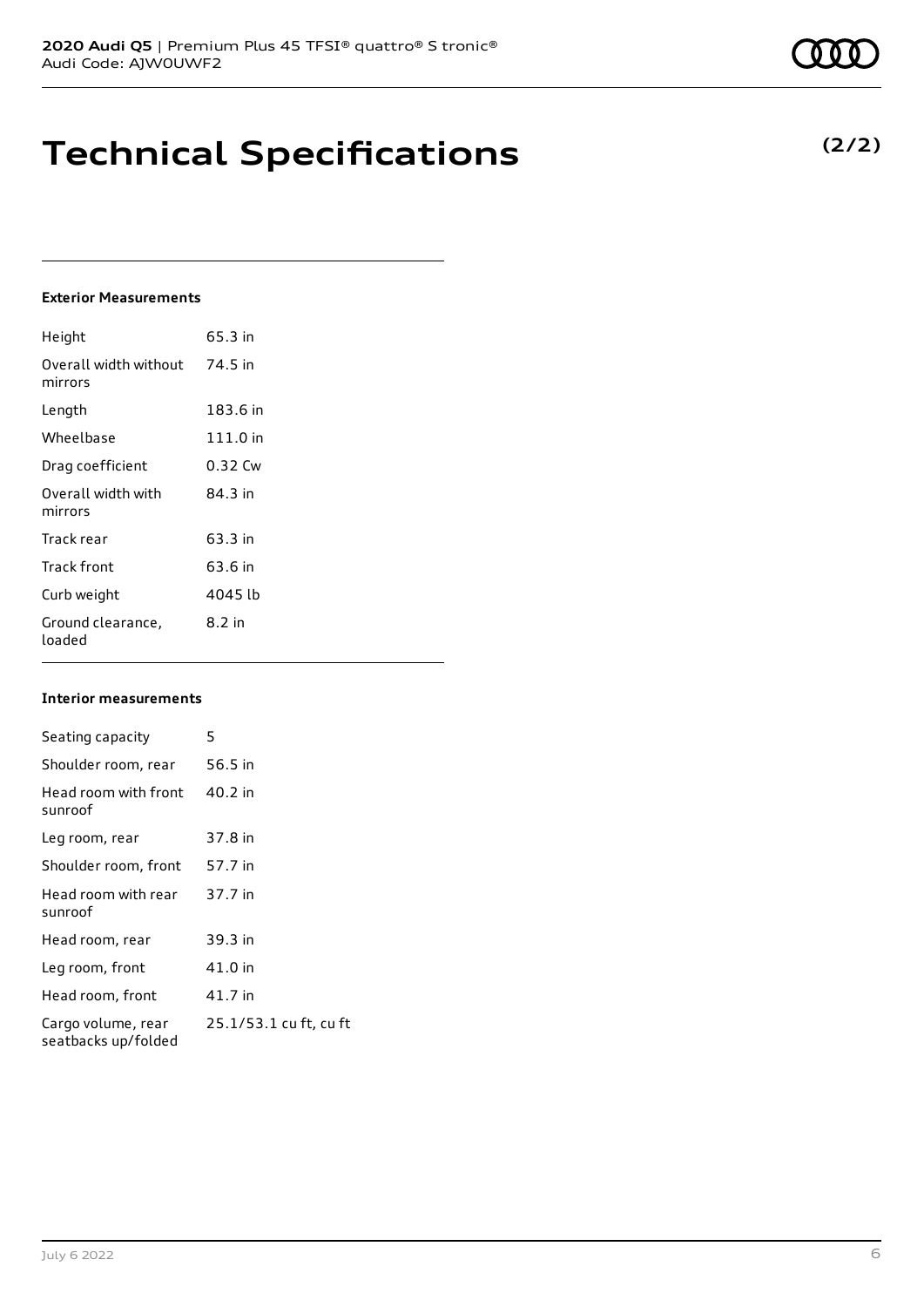### **Consumption- and emission**

**Consumption by NEDC**

combined 24 mpg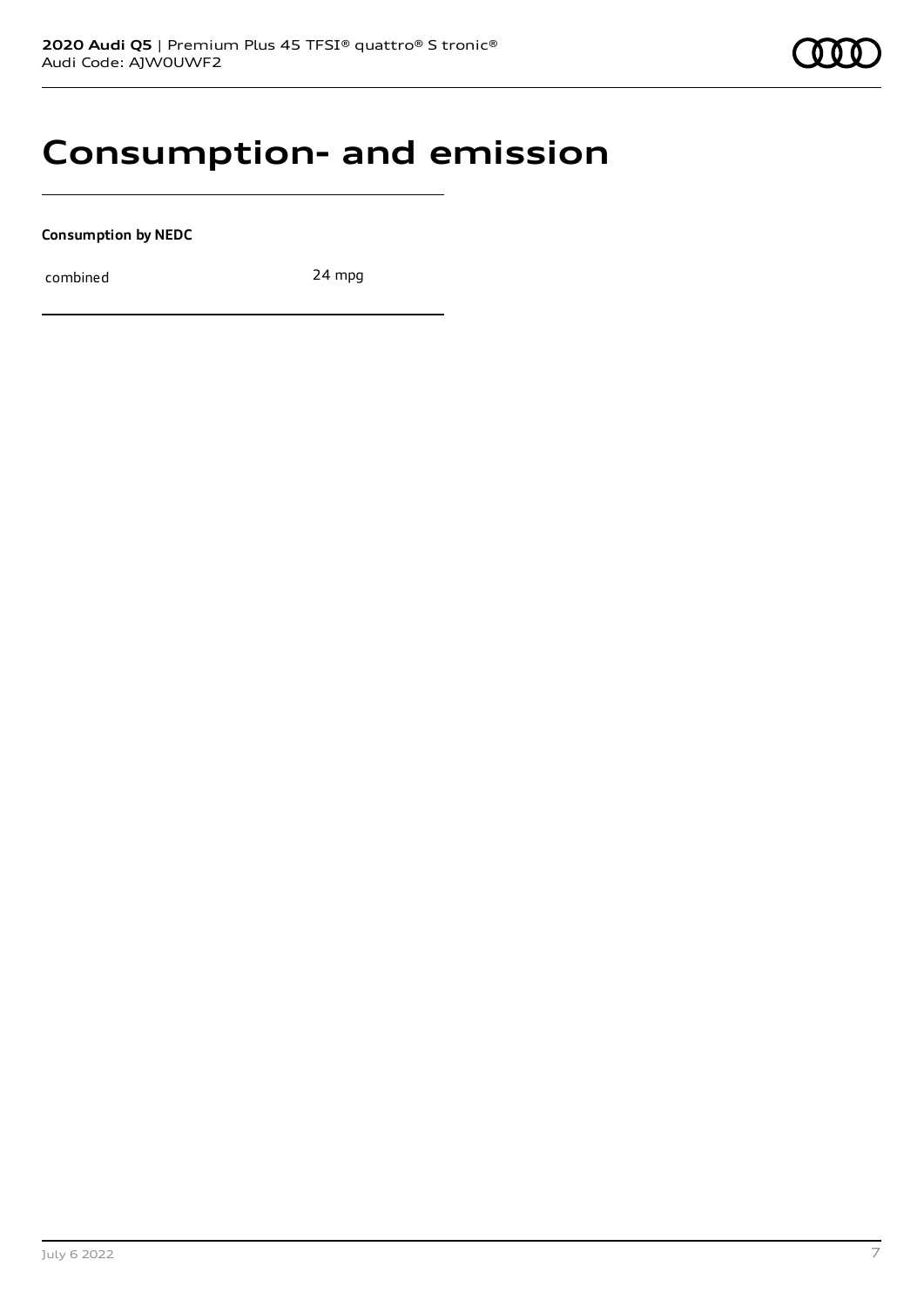### **Contact**

Dealer **Audi Cary**

600 Auto Park Blvd 27511 Cary NC

Phone: +19194603800 FAX: 9194691431

www: [https://www.audicary.com](https://www.audicary.com/)